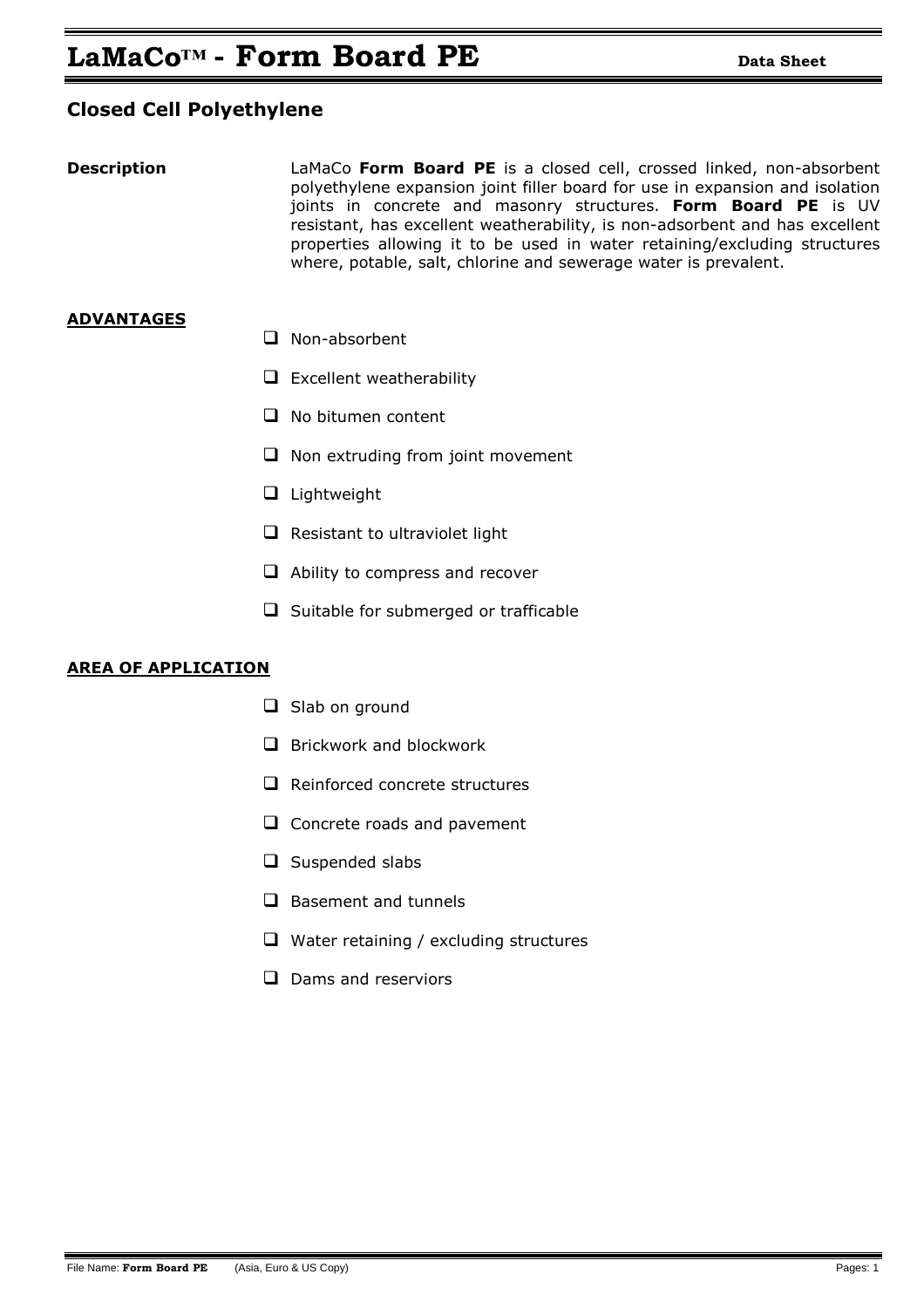# **LaMaCo<sup>™</sup> • Form Board PE Data Sheet**

| <b>Typical Properties</b>                      |                                 | <b>Method</b>                    | Unit              | <b>Result</b>  |
|------------------------------------------------|---------------------------------|----------------------------------|-------------------|----------------|
| <b>Density</b>                                 |                                 | ISO 845                          | kg/m <sup>3</sup> | 25             |
| <b>Tensile Strength</b>                        |                                 | ISO 1798                         | MPa               | 0.21           |
| <b>Elongation at Break</b>                     |                                 | ISO 1798                         | $\%$              | 90             |
| <b>Compression Stress Strain at Deflection</b> | <b>10%</b><br>25%<br><b>50%</b> | ISO 3386<br>ISO 3386<br>ISO 3386 | KPa<br>KPa<br>KPa | 13<br>33<br>91 |
| <b>Tear Strength</b>                           |                                 | <b>DIN 53507</b>                 | N/mm              | 0.6            |
| Compression Set (22n, 25%, 25°C) after         | 0.5h                            | ISO 1856                         | %                 | $15$           |
| <b>Compression Release</b>                     | 24h                             | ISO 1856                         | $\%$              | <8             |
| <b>Water Absorption after 28 days</b>          |                                 | DIN 53433                        | Vol%              | $<$ 3          |

**Specification** The expansion joint fillerboard shall be **Form Board PE**, closed cell polyethylene fillerboard material, with a minimum density of 25kg/m<sup>3</sup>, as supplied by LaMaCo. The fillerboard must also be supplied with a factory pre-cut, zipped top, to a minimum depth of 10mm to aid in easy and clean removal for easy joint sealant application. The application/installation of the product must be in accordance with the manufacturer's recommendations.

- **Application of Method Form Board PE** is supplied in roll form at different heights to suit the depth of the joint. **Form Board PE** is adhered to the first concrete structure by a contact adhesive. Adhesive is applied directly to the sheet in 50mm diameter 'spots' @ 300mm centers (approximately) or as required. Also refer to our installation method, available upon request.
- **Size 10mm x 1000mm x 1000mm/10 pcs branch 20mm x 1000mm x 1000mm/5 pcs branch**